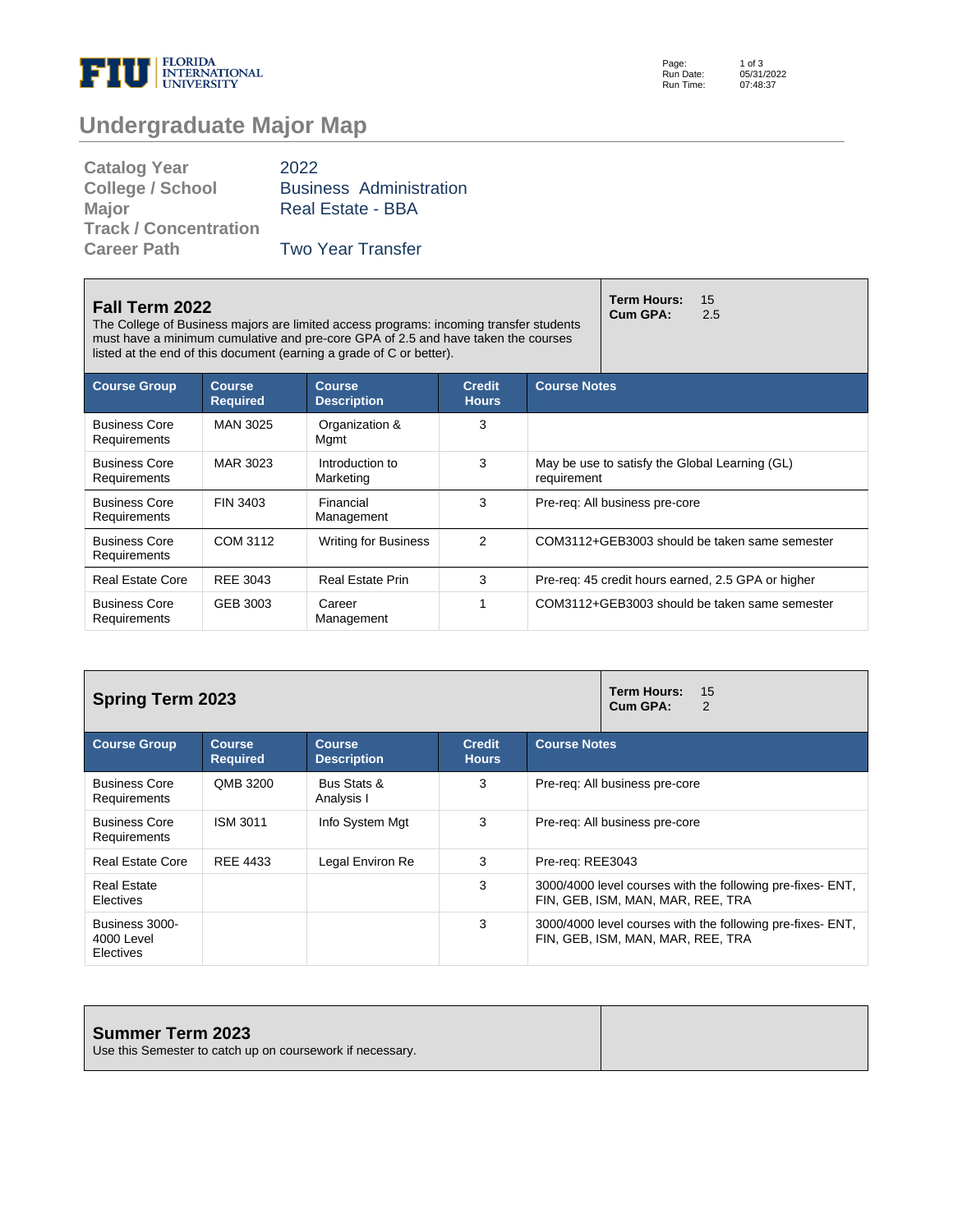

### **Undergraduate Major Map**

| <b>Fall Term 2023</b>                     |                                  |                                     |                               | Term Hours:<br>15<br>Cum GPA:<br>2                                                              |
|-------------------------------------------|----------------------------------|-------------------------------------|-------------------------------|-------------------------------------------------------------------------------------------------|
| <b>Course Group</b>                       | <b>Course</b><br><b>Required</b> | <b>Course</b><br><b>Description</b> | <b>Credit</b><br><b>Hours</b> | <b>Course Notes</b>                                                                             |
| <b>Business Core</b><br>Requirements      | <b>BUL 4310</b>                  | Legal Environ Bus                   | 3                             | Pre-req: All business pre-core                                                                  |
| <b>Business Core</b><br>Requirements      | QMB 4680                         | Bus Stats &<br>Analysis II          | 3                             | Pre-req: QMB3200                                                                                |
| <b>Real Estate Core</b>                   | REE 4303                         | <b>Real Estate Invest</b>           | 3                             | Pre-reg: REE3043. Course offered in Fall or Spring.<br>Check schedule.                          |
| <b>Real Estate</b><br><b>Electives</b>    |                                  |                                     | 3                             | 3000/4000 level courses with the following pre-fixes- ENT.<br>FIN, GEB, ISM, MAN, MAR, REE, TRA |
| Business 3000-<br>4000 Level<br>Electives |                                  |                                     | 3                             | 3000/4000 level courses with the following pre-fixes- ENT,<br>FIN, GEB, ISM, MAN, MAR, REE, TRA |

| <b>Spring Term 2024</b>                   |                                  |                                     | <b>Term Hours:</b><br>15<br>Cum GPA:<br>2 |                                                                                                                                                                                                                  |
|-------------------------------------------|----------------------------------|-------------------------------------|-------------------------------------------|------------------------------------------------------------------------------------------------------------------------------------------------------------------------------------------------------------------|
| <b>Course Group</b>                       | <b>Course</b><br><b>Required</b> | <b>Course</b><br><b>Description</b> | <b>Credit</b><br><b>Hours</b>             | <b>Course Notes</b>                                                                                                                                                                                              |
| <b>Business Core</b><br>Requirements      | <b>MAN 4720</b>                  | Strategic<br>Management             | 3                                         | Senior Standing: 90 credits earned. Pre-req: MAN3025,<br>MAR3023, COM3112, GEB3003, FIN3403, ISM3011, and<br>QMB3200. Co-Req: BUL4310 and QMB4680. May be use<br>to satisfy the Global Learning (GL) requirement |
| <b>Real Estate Core</b>                   | <b>REE 4204</b>                  | <b>Real Estate</b><br>Finance       | 3                                         | Pre-req: REE3043. Course offered in Fall or Spring.<br>Check Schedule.                                                                                                                                           |
| <b>Real Estate Core</b>                   | <b>REE 4956</b>                  | Intl Real Estate                    | 3                                         | Pre-reg: REE3043                                                                                                                                                                                                 |
| Business 3000-<br>4000 Level<br>Electives |                                  |                                     | 3                                         | 3000/4000 level courses with the following pre-fixes- ENT,<br>FIN, GEB, ISM, MAN, MAR, REE, TRA                                                                                                                  |
| Business 3000-<br>4000 Level<br>Electives |                                  |                                     | 3                                         | 3000/4000 level courses with the following pre-fixes- ENT,<br>FIN, GEB, ISM, MAN, MAR, REE, TRA                                                                                                                  |

# **Summer Term 2024** Use this Semester to catch up on coursework if necessary.

### **General Requirements**

Courses needed to transfer into the major: FIU Course(s)----------------Equivalent Course(s) ECO 2013---------------------ECO X013

ECO 2023---------------------ECO X023

MAC 2233---------------------MAC X233 or MAC X230

STA 2023----------------------STA X023 or STA X122 or QMB X100

CGS 2100 or CGS 2060--CGS X100 or CGS X100C or